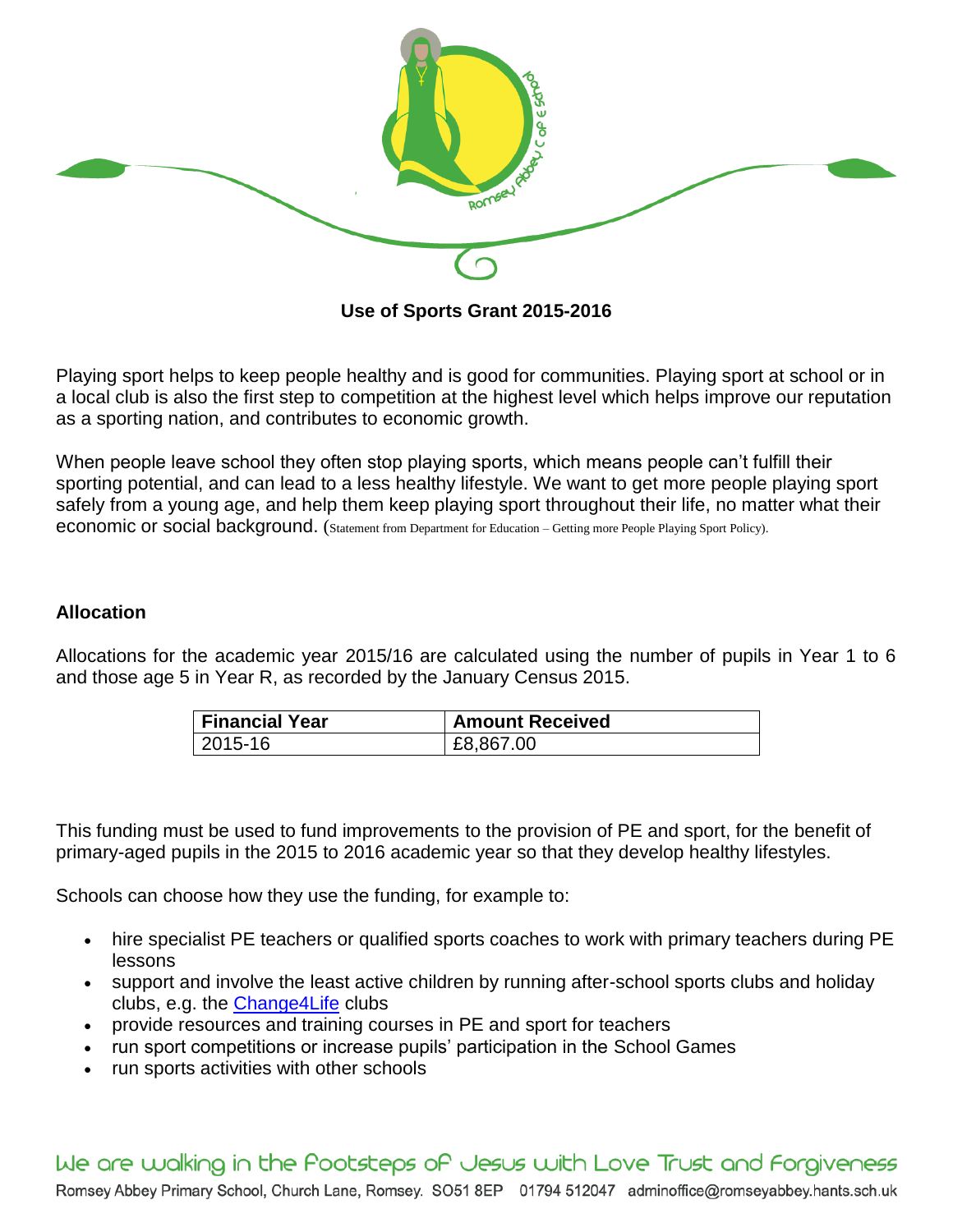## **At Romsey Abbey we:**

Have a high-quality physical education curriculum which inspires all pupils to succeed and excel in competitive sport and other physically-demanding activities such as adventurous outdoor pursuits. Our curriculum provides opportunities for pupils to become physically confident in a way which supports their health and fitness. There are opportunities to compete in sport and other activities which build character and help to embed vales such as fairness and respect. Children at Romsey Abbey Primary School are given expansive opportunities to take part in and learn the skills of a wide variety of sports. Throughout the year, children are taught the skills to compete in: football, netball, hockey, basketball, cross-country and athletics. The winners of in-school competitions are then chosen to represent our school at local, county and potentially national level.

As Romsey is a town with many different roads and rivers, children are expertly taught to ride a bike and swim from Year R all the way to Year 6 by highly qualified coaches. We believe and ensure that all children should be able to competently and confidently ride a bike on the road and swim proficiently for at least 25m by the time they leave us in Year 6. These skills are used by all children on our school Triathlon Day where children swim, bike and run to achieve the best results they can.

Our Year 6 sports prefects go on Bronze Ambassador training which teaches them to set up lunch time sports clubs. These clubs are then run by the sports prefects at lunchtimes to help promote a love of sport and exercise in every child within our school.

During the financial year 2015-2016 we have spent in excess of £8867 providing an outstanding curriculum, ensuring all children have the opportunity to excel in this subject and develop.

### **Subject Content**

### Key Stage 1

Pupils should develop core movement, become increasingly competent and confident and access a broad range of opportunities to extend their agility, balance and co- ordination, individually and with others. They should be able to engage in competitive (both against self and against others) and co-operative physical activities, in a range of increasingly challenging situations.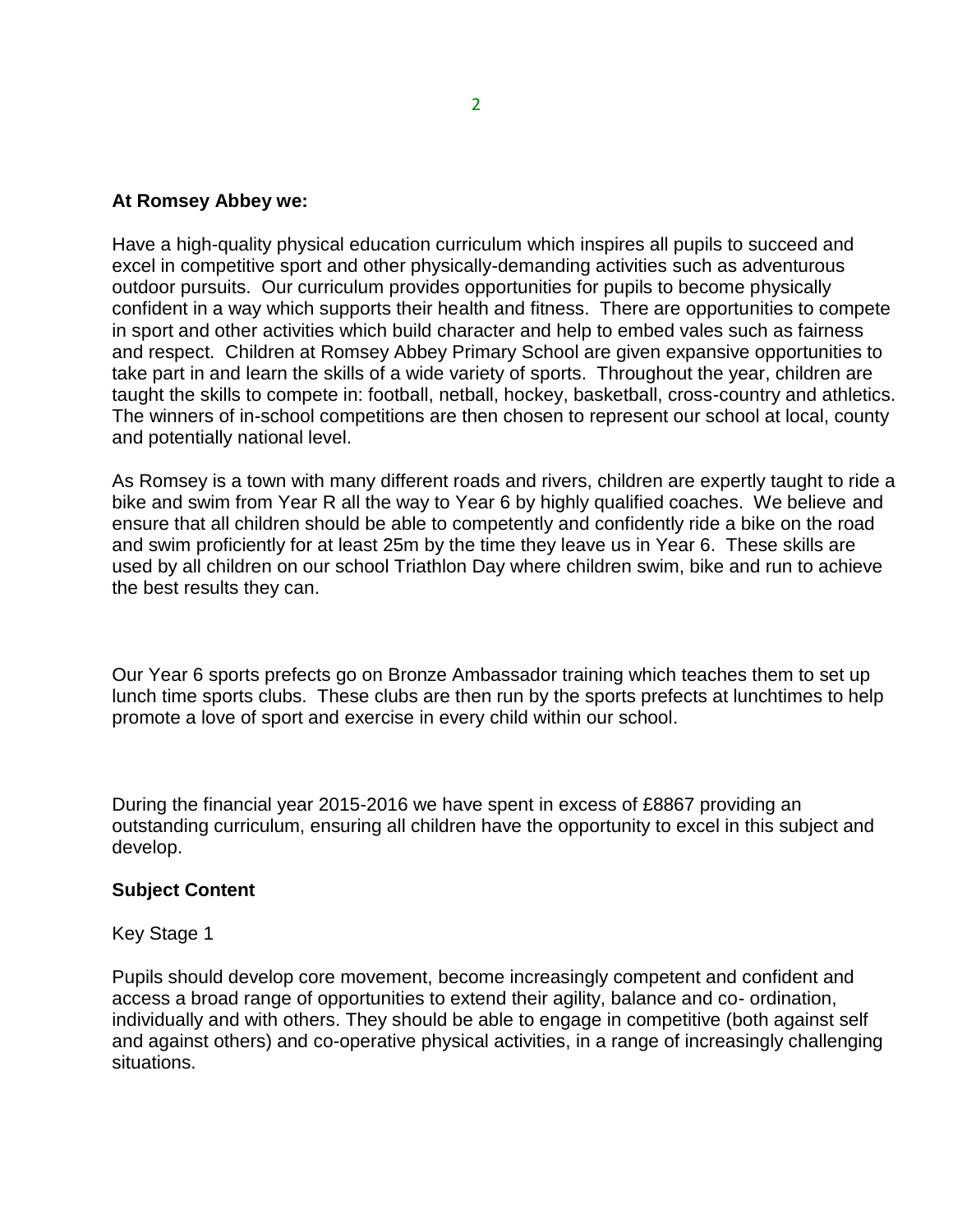Pupils are taught to:

- master basic movements such as running, jumping, throwing, catching, as well as developing balance, agility and co-ordination, and begin to apply these in a range of activities
- participate in team games, developing simple tactics for attacking and defending
- perform dances using simple movement patterns.

# Key Stage 2

Pupils should continue to implement and develop a broader range of skills, learning how to use them in different ways and to link them to make actions and sequences of movement. They should enjoy communicating, collaborating and competing with each other. They should develop an understanding of how to succeed in different activities and sports and learn how to evaluate and recognise their own success.

Pupils are taught to:

- use running, jumping, catching and throwing in isolation and in combination
- play competitive games, modified where appropriate, such as football, netball, rounders, cricket, hockey, basketball, badminton and tennis, and apply basic principles suitable for attacking and defending
- develop flexibility, strength, technique, control and balance, for example through gymnastics and athletics
- perform dances using a range of movement patterns
- take part in outdoor and adventurous activity challenges both individually and within a team
- compare their performances with previous ones to achieve their personal best. Swimming and water safety All schools must provide swimming instruction either in Key Stage 1 or Key Stage 2. In particular, pupils should be taught to:
- swim competently, confidently and proficiently over a distance of at least 25 metres
- use a range of strokes effectively such as front crawl, backstroke and breaststroke
- perform safe self-rescue in different water-based situations.

Romsey Abbey Curriculum Map KS 1 & KS2

Fundamental of Movement – FOM - Balance, Coordination, Agility Activities Fundamental Movement Skills - FMS – Travel, (Stop, Start, Run, Hop, Roll) Send, Receiving, Jump, Strike Fundamental Sport Skills –FSS – The combination of FOM, FMS in sport specific activities ie sending

with a golf club, Netball, Rugby Ball, Foot, running and tagging)

Sport Specific Skills – FOM,FMS,FSS – The combination of the core skills in sport specific games. Develop and implement rules and tactics, decision making

Level 1 competition for final assessments.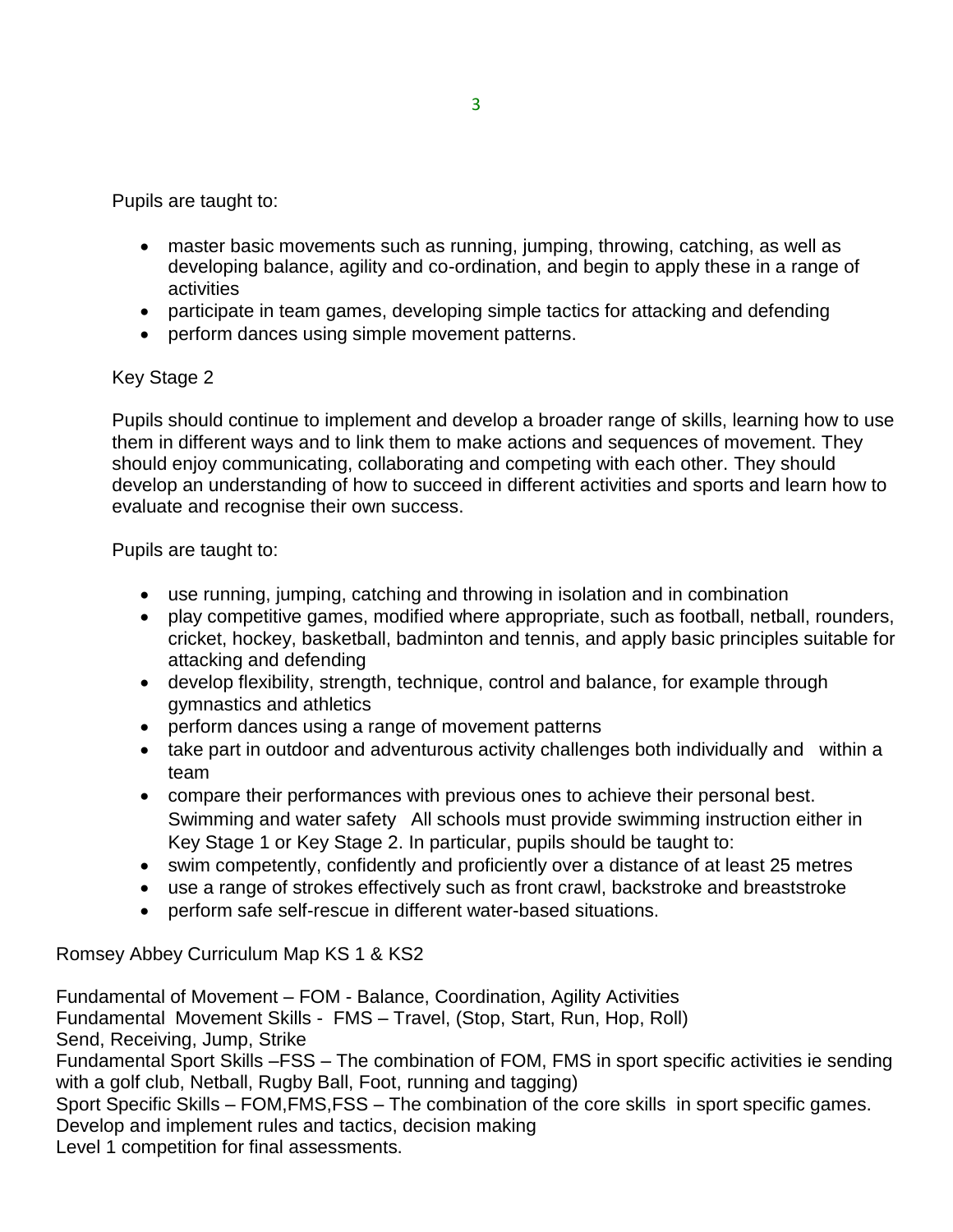| Year           | Term 1                               | Term 2                                    |                | Term 3                         |                                              |
|----------------|--------------------------------------|-------------------------------------------|----------------|--------------------------------|----------------------------------------------|
|                | Developing Generic                   | Developing<br>Developing                  |                | Develop & Apply                | Apply                                        |
| R              | Movement skills                      | Generic                                   | Generic        | <b>Generic Movement skills</b> | <b>Generic Movement skills</b>               |
|                | Fundamental of                       | Movement skills                           | Movement       | <b>FOM</b>                     | <b>FOM</b>                                   |
|                | Movements                            | <b>FOM FMS</b>                            | skills         | Co-ordination, Agility         | Balance, Fundamental                         |
|                | Balance, Co-                         | Balance, Co-                              | <b>FOM FMS</b> | Travel, Jump,                  | <b>Movement Skills</b>                       |
|                | ordination, Agility                  | ordination, Agility                       | Co-            | Send/Receive                   | Co-ordination, Agility                       |
|                | Through                              | <b>Travel Jumping</b>                     | ordination,    | Co-ordination, Agility         | Travel, Jump, Send/Receive                   |
|                | <b>Foundation Play</b>               |                                           | Agility        | Athletics/Cycling/Decision     | Co-ordination, Agility                       |
|                |                                      | Gym/Dance                                 | Travel, Jump,  | making                         | Cycling/swimming/athletics                   |
|                |                                      | Level 1 comp                              | Send/Receive   |                                | Level 1 Triathlon                            |
|                |                                      |                                           |                |                                |                                              |
|                |                                      |                                           | Gym/Games      |                                |                                              |
|                |                                      | <b>Foundation Play</b>                    |                |                                | <b>Fundamental Movement skills</b>           |
|                |                                      | Teacher led FOM/FMS                       |                |                                | Develop                                      |
|                |                                      |                                           |                |                                | Sending/Receiving, Travel                    |
|                | Develop and Apply                    | Develop and Apply                         |                |                                |                                              |
| 1              | <b>FOM</b>                           | <b>FOM</b>                                |                |                                | Develop and Apply                            |
|                | Core strength                        | Core strength                             |                |                                | <b>FOM</b>                                   |
|                | Sequential movement                  | Sequential movement                       |                |                                | Core strength                                |
|                | <b>Creative Activities</b>           | <b>Creative Activities</b>                |                |                                | Sequential movement                          |
|                | Gym/Dance                            | Gym                                       |                | <b>Creative Activities</b>     | Swimming/cycling                             |
|                | Level 1 gym                          |                                           |                |                                |                                              |
|                | Develop and apply                    | Develop and apply                         |                |                                | Develop, Apply and Extend                    |
|                | <b>FMS</b>                           | <b>FMS</b>                                |                |                                | FOM, FMS                                     |
|                | athletic activities                  | <b>Athletics Invasion</b>                 |                |                                | Invasion, athletic,                          |
|                | (send/receive, travel)               | (send/receive, travel, jump,              |                |                                | Level 1 Triathlon                            |
|                |                                      | decision making)                          |                |                                |                                              |
| $\overline{2}$ | Apply, Extend                        | Apply, Extend<br>FOM, FMS                 |                |                                | Develop, Apply, Extend                       |
|                | FOM, FMS                             |                                           |                | FOM, FMS<br>Core strength      |                                              |
|                | Core strength<br>Sequential movement | Core strength<br>Sequential movement      |                |                                | Sequential movement                          |
|                | <b>Creative Activities</b>           | <b>Creative Activities</b>                |                |                                | <b>Creative Activities</b>                   |
|                | Dance/Gym                            | Dance/Gym/                                |                |                                | Swimming/cycling                             |
|                |                                      | Using props and music                     |                |                                |                                              |
|                |                                      | Level 1 gym comp                          |                |                                |                                              |
|                |                                      |                                           |                |                                |                                              |
|                | Apply, Extend                        | Develop, Apply                            |                |                                | Develop, Apply and Extend                    |
|                | FOM, FMS in Fundamental              | FOM, FMS in Fundamental Sport             |                |                                | To combine learnt skills                     |
|                | <b>Sport Skills</b>                  | <b>Skills</b>                             |                |                                | In sports specific activities                |
|                | Sending/Receiving, travel            | <b>Athletics Invasion</b>                 |                |                                | Small sided 3v3, team games                  |
|                | collaboration, decision              | Games situation                           |                |                                | Develop sport specific rules, playing areas. |
|                | making                               |                                           |                |                                | Level 1 Triathlon                            |
|                |                                      |                                           |                |                                |                                              |
|                | Extend                               | Extend                                    |                |                                | Extend                                       |
| 3              | FOM, FMS. FSS in                     | FOM, FMS. FSS in                          |                |                                | FOM, FMS. FSS in                             |
|                | <b>Sport Specific Creative</b>       | <b>Sport Specific Creative Activities</b> |                |                                | <b>Sport Specific Creative Activities</b>    |
|                | Activities                           | Individual, team and competitive          |                |                                | Individual, team and competitive             |
|                | Individual, team and                 | cycling                                   |                |                                | Swimming,                                    |
|                | competitive                          | Level 1 competition                       |                |                                |                                              |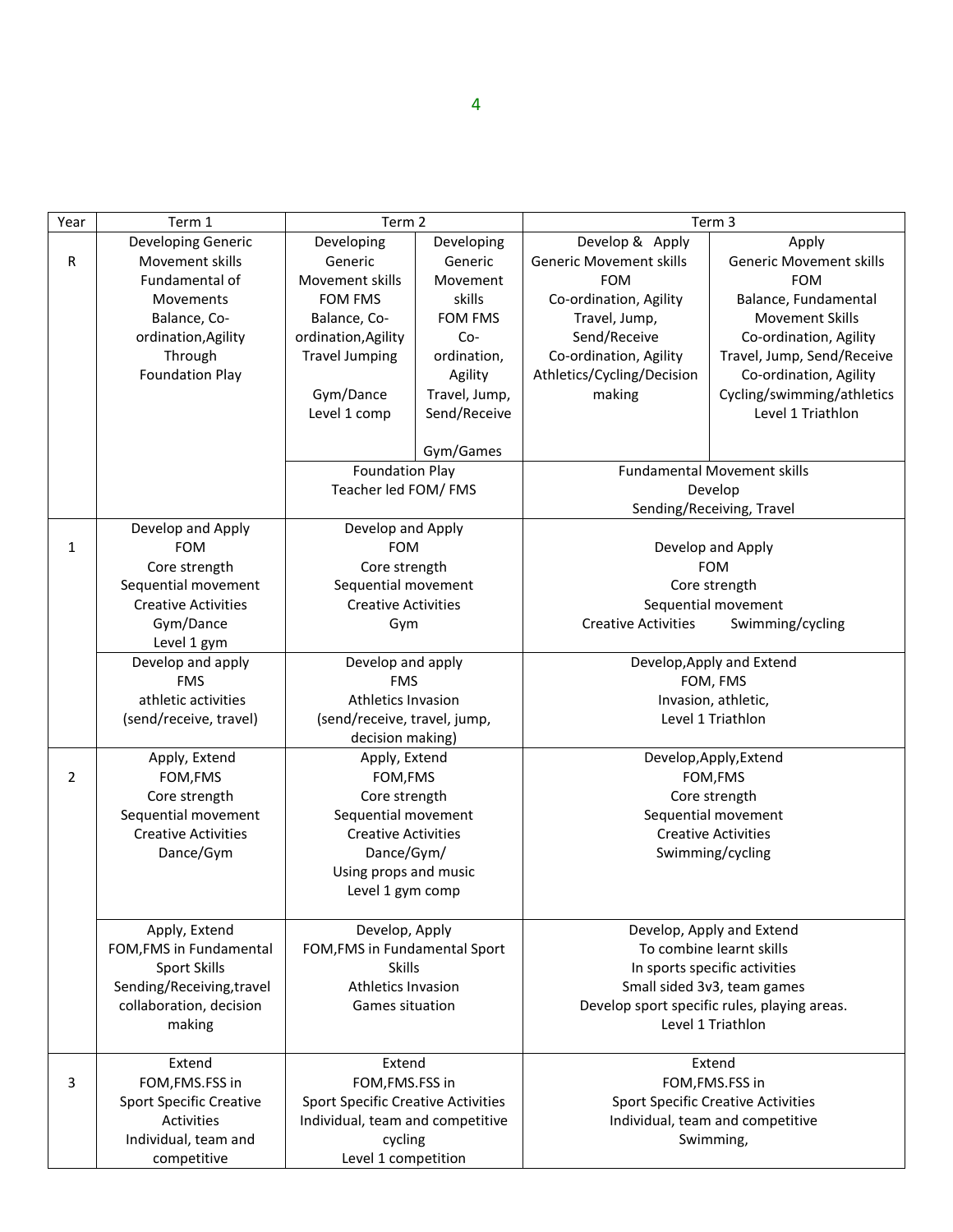|   | Gym, Dance,                    |                                           |                                                         |
|---|--------------------------------|-------------------------------------------|---------------------------------------------------------|
|   | Level 1 Comp Gym               |                                           |                                                         |
|   |                                |                                           |                                                         |
|   |                                |                                           |                                                         |
|   | Develop & Apply                | Develop & Apply                           | Develop & Apply                                         |
|   | FSS in sport specific          | FSS in sport specific physically          | FSS in sport specific physically demanding, competitive |
|   | physically demanding,          | demanding, competitive team               | team games.                                             |
|   | competitive team games.        | games.                                    | Appropriate to L1,                                      |
|   | Appropriate to L1,             | Invasion Strike/Field                     | <b>Athletics</b>                                        |
|   | competition                    | Appropriate to L1                         | Level 1 Triathlon                                       |
|   | (Invasion)                     |                                           |                                                         |
|   | Extend & Broaden               | Extend & Broaden                          | <b>Extend &amp; Broaden</b>                             |
| 4 | FOM, FMS. FSS in               | FOM, FMS. FSS in                          | FOM, FMS. FSS in                                        |
|   | <b>Sport Specific Creative</b> | <b>Sport Specific Creative Activities</b> | <b>Sport Specific Creative Activites</b>                |
|   | Activites                      |                                           |                                                         |
|   |                                | Gym/swimming                              | Individual, team and competitive                        |
|   | Individual, team and           | Apparatus/Props/Music                     | Dance,                                                  |
|   | competitive                    |                                           |                                                         |
|   | Gym, Dance/cycling             |                                           |                                                         |
|   | Level 1 Gym/Dance/cycling      |                                           |                                                         |
|   | <b>Extend and Broaden</b>      | <b>Extend and Broaden</b>                 | <b>Extend and Broaden</b>                               |
|   | SSS physically demanding,      | SSS physically demanding,                 | SSS physically demanding, Challenging and competitive   |
|   | Challenging and                | Challenging and competitive team          | team games appropriate to Level 1,& 2 competitions      |
|   | competitive team games         | games appropriate to Level 1,             | (Invasion, Net/Wall,Strike/Field,Athletics, invasion)   |
|   | appropriate                    | Invasion, net/wall, strike/field          | Level 1 Triathlon                                       |
|   | (Invasion, Athletics)          |                                           |                                                         |
|   | Level 1 invasion comp          |                                           |                                                         |
|   | Extend and participate         | <b>Extend and participate</b>             | <b>Extend and participate</b>                           |
| 5 | SSS in competitive             | SSS in competitive environment.           | SSS in competitive environment.                         |
|   | environment.                   | Activities are physically                 | Activities are physically demanding & challenging       |
|   | Activities are physically      | demanding & challenging                   | appropriate for individual progression and development  |
|   | demanding & challenging        | appropriate for individual                | in games linked to competition calendar                 |
|   | appropriate for individual     | progression and development in            |                                                         |
|   | progression and                | <b>Creative Areas</b>                     | Competitive opportunities at Level 1,2,3                |
|   | development in                 | Swimming                                  | Level 1 Triathlon                                       |
|   | <b>Creative Areas</b>          | Competitive opportunities at Level        |                                                         |
|   | Cycling. Bikeability (Level 1  | 1,2                                       |                                                         |
|   | & 2)                           |                                           |                                                         |
|   | Competitive opportunities      |                                           |                                                         |
|   | at Level 1,                    |                                           |                                                         |
|   | Extend and participate         | <b>Extend and participate</b>             |                                                         |
|   | SSS in competitive             | SSS in competitive environment.           |                                                         |
|   | environment.                   | Activities are physically                 |                                                         |
|   | Activities are physically      | demanding & challenging                   |                                                         |
|   | demanding & challenging        | appropriate for individual                |                                                         |
|   | appropriate for individual     | progression and development in            |                                                         |
|   | progression and                | games linked to competition               |                                                         |
|   | development in games           | calendar                                  |                                                         |
|   | linked to competition          | Tag Rugby, Netball, Football, Cross       |                                                         |
|   | calendar Football, Tri Golf    | <b>Country Basketball Quicksticks</b>     |                                                         |
|   |                                | <b>Indoor Athletics</b>                   |                                                         |
|   | Competitive opportunities      | Competitive opportunities at Level        |                                                         |